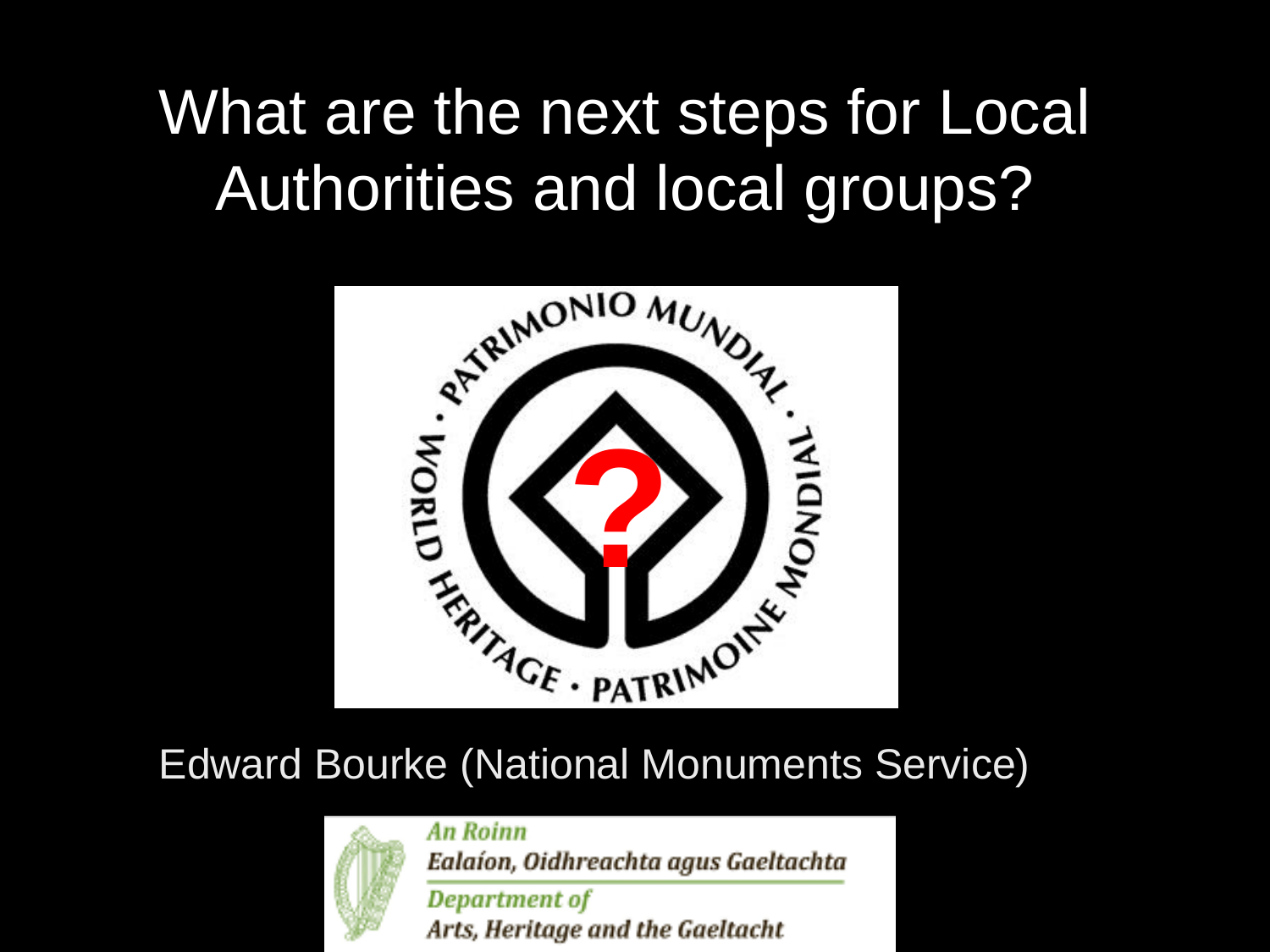

- The meeting today is just the first of many, should you wish to proceed.
- It is hoped that by bringing the principal players together we will kickstart the process.
- Further meetings will be necessary to discuss the many issues that you will face as part of the process.
- There will be help from the National Monuments Service for those who choose to proceed and we will be available for your initial meetings if required.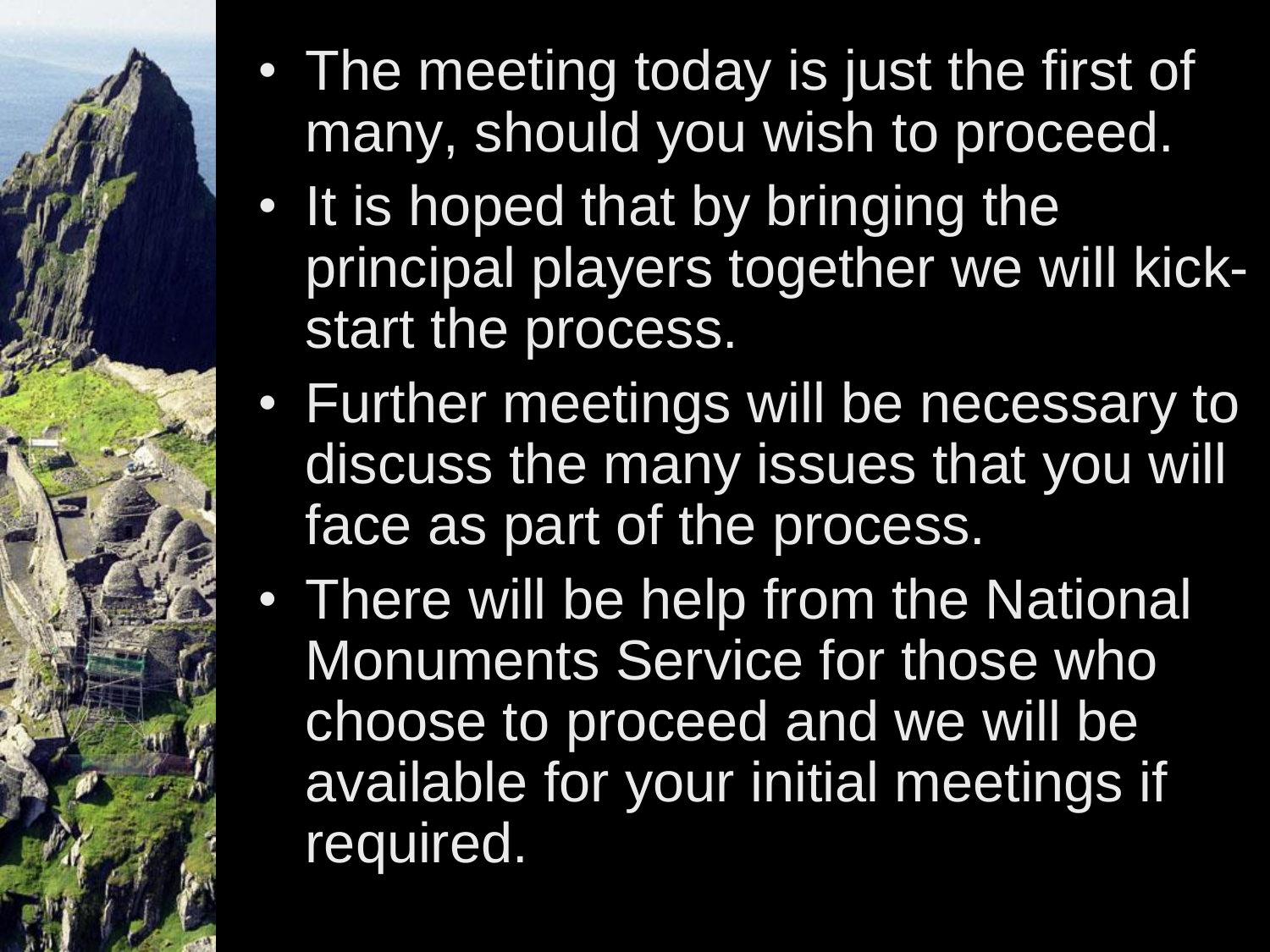

### The purpose of the Meeting this afternoon

- Get to meet the other interested parties in relation to your site(s)
- Work with the facilitator towards answering some of the most important questions
	- Appoint a chairperson who will take the lead in this and future meetings
- Establish the views of both the Local Authority and local groups on the desirablility (or not) of having a World Heritage Site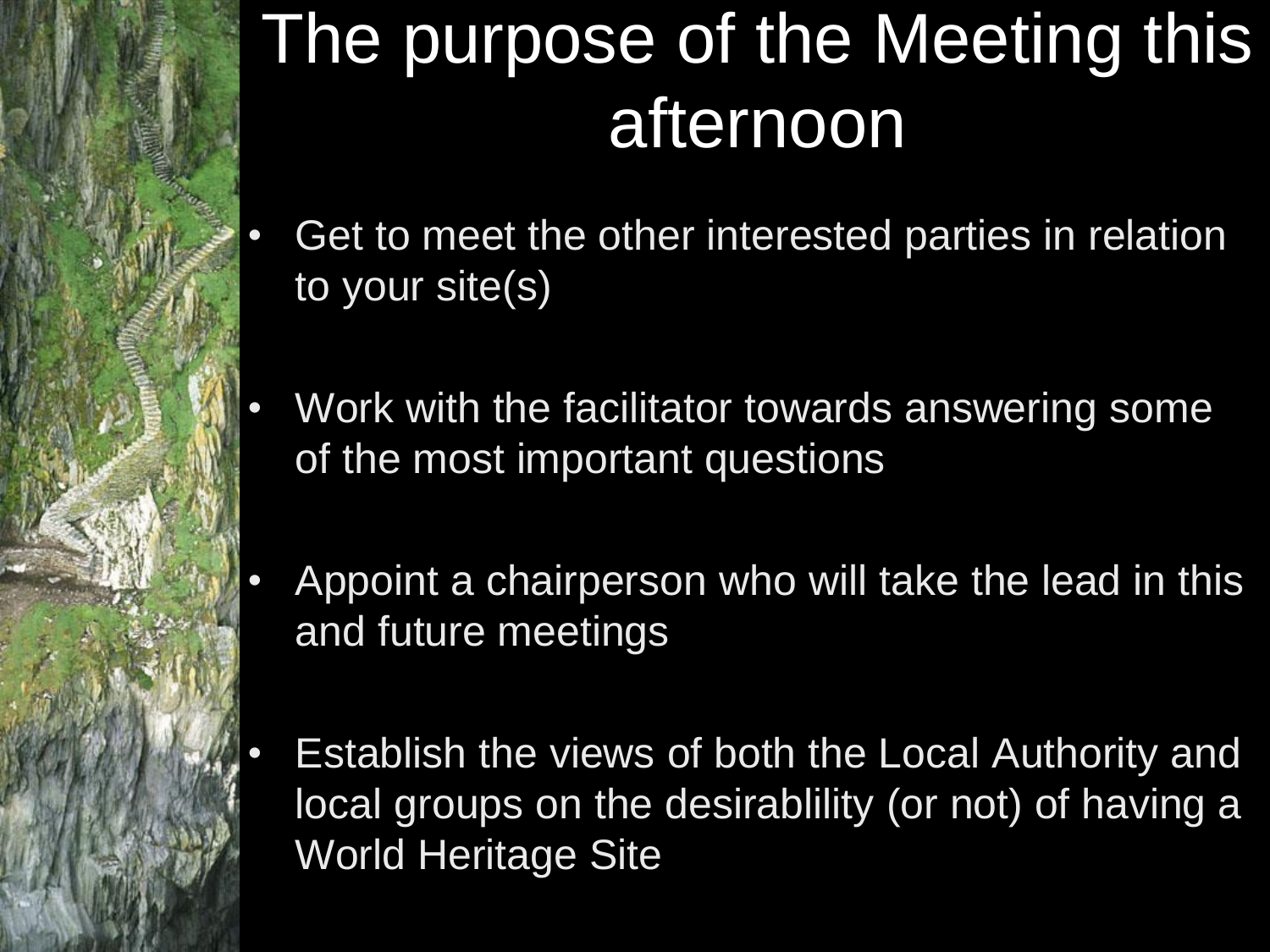#### The concept of Outstanding Universal Value

Understanding this is a key to processing your nomination. Examining successful nominations from similar types of site can be most useful.

This Value is something that is of world significance and is to be presented to the world and protected by this nation on behalf of humanity as a whole.

There needs to be a description of the site(s) explaining how intact it is and detailing the views to and from it. The description should also include any scientific research into the site(s) and a statement of how it is intended to protect the OUV into the future.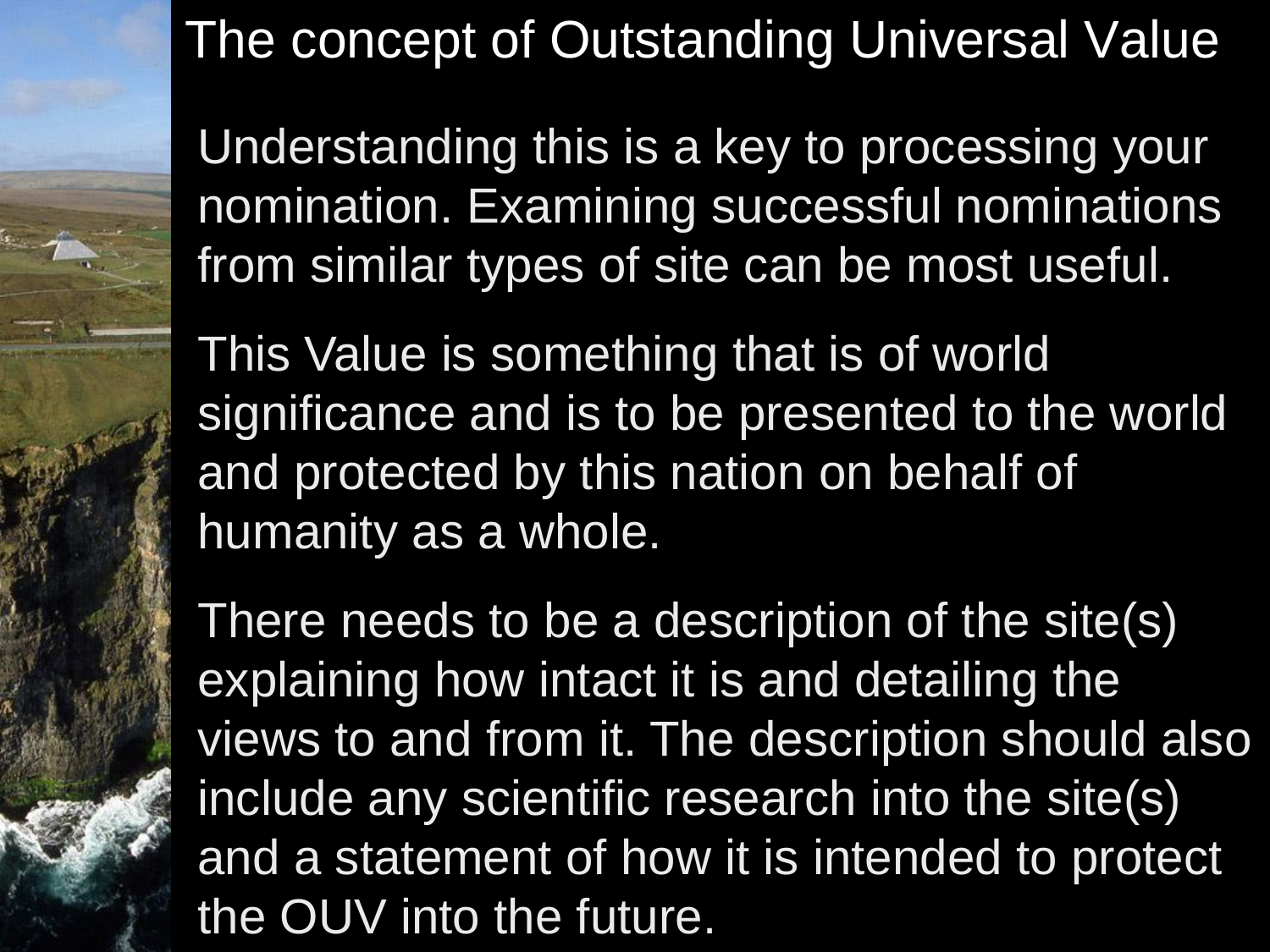There is a wealth of information available online at whc.unesco.org particularly in the section on "Publications" and the section "About World Heritage" which contains the "Operational Guidelines". Be careful to check the site every autumn as new versions of the documents appear after the annual committee meeting.



Free to download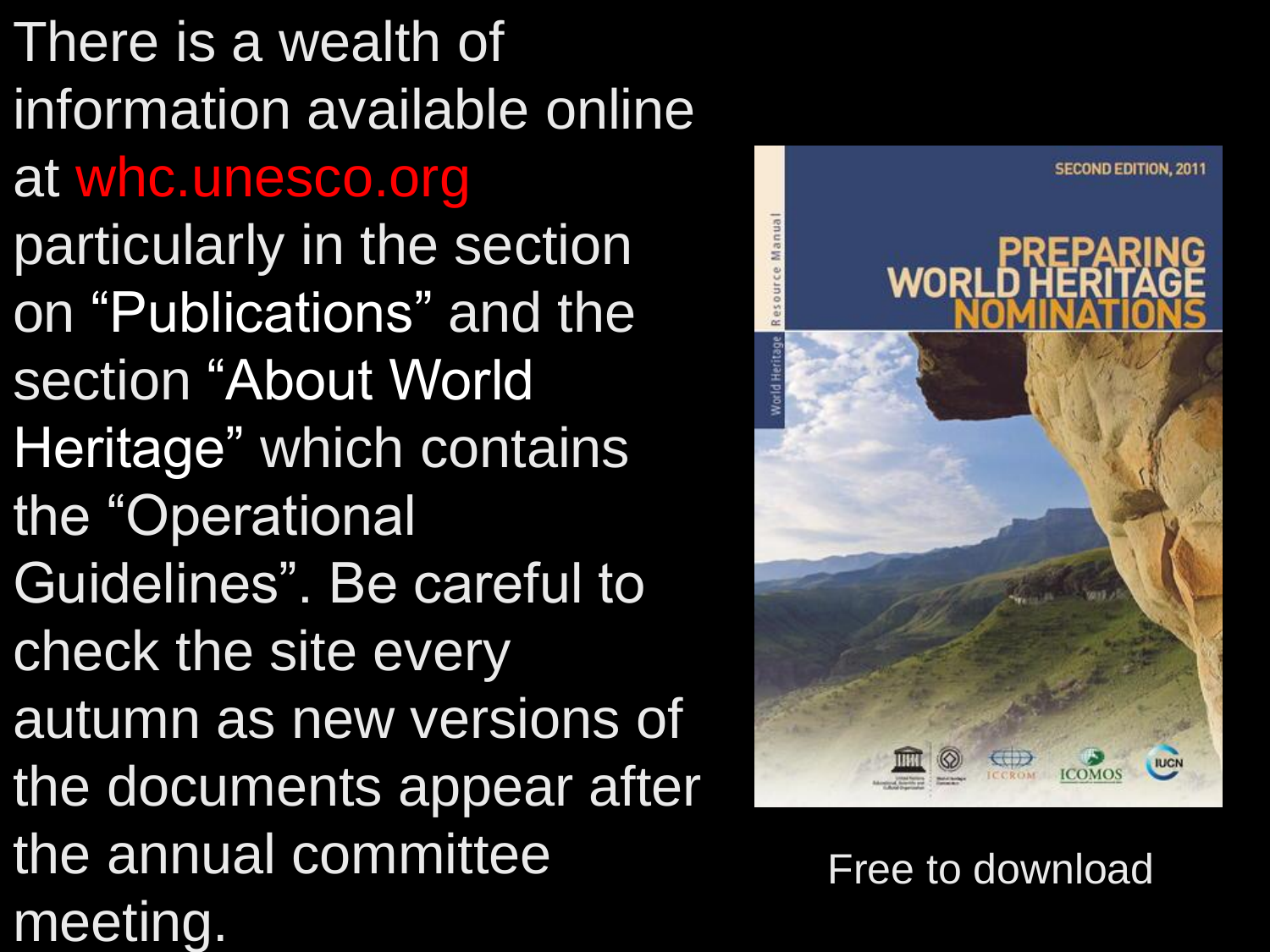# Core Area/Buffer Zone

- The core area must contain all of the site which possesses Outstanding Universal Value. This can all be one area, or there can be a series of core areas. This area has to be actively managed in order to preserve the OUV of the site.
- The Buffer Zone is a zone where the core is protected by making sure that developments in the surrounding area do not impinge negatively on the Outstanding Universal Value of the site. One of the key decisions to be made is the size of this buffer zone.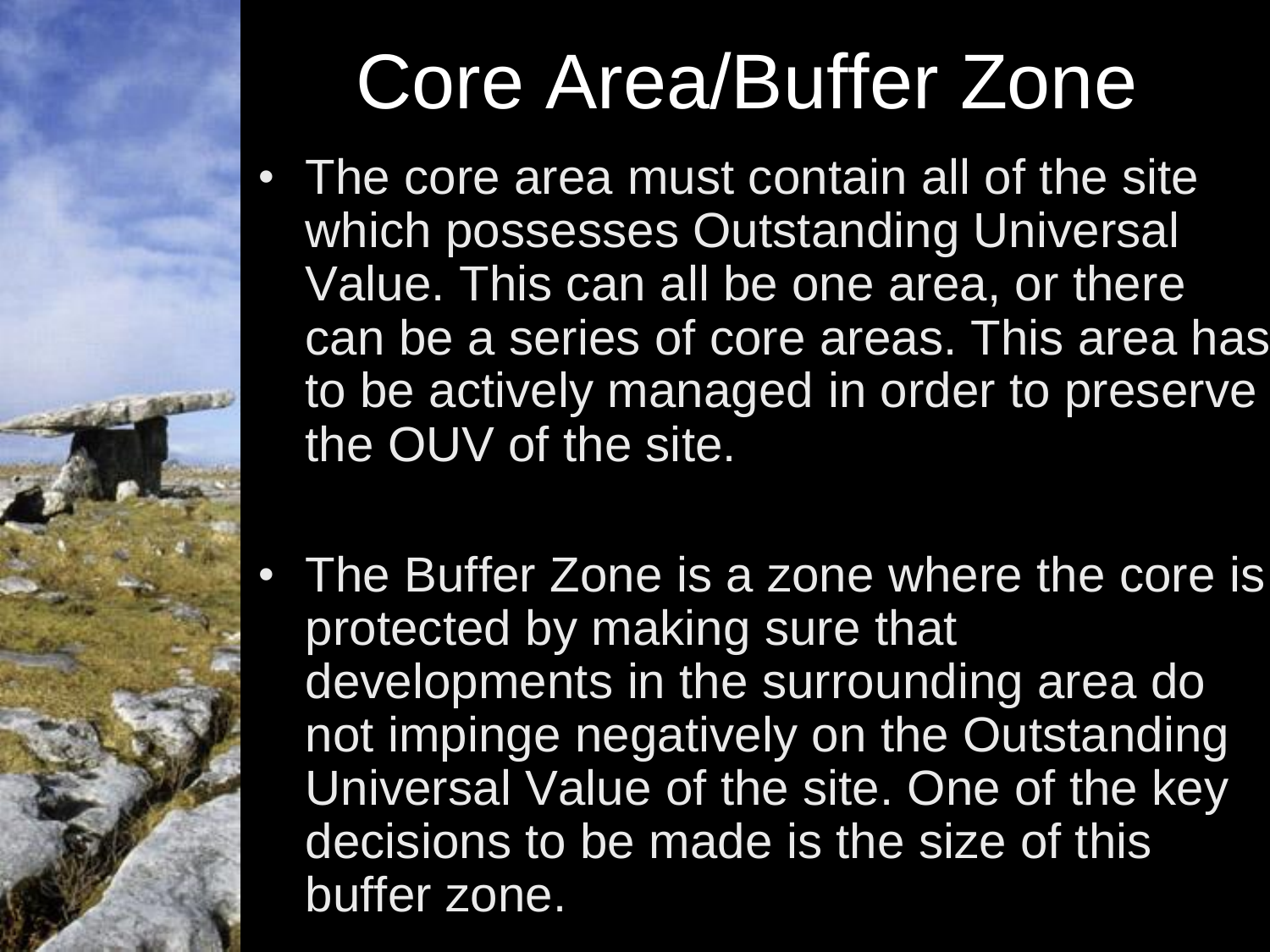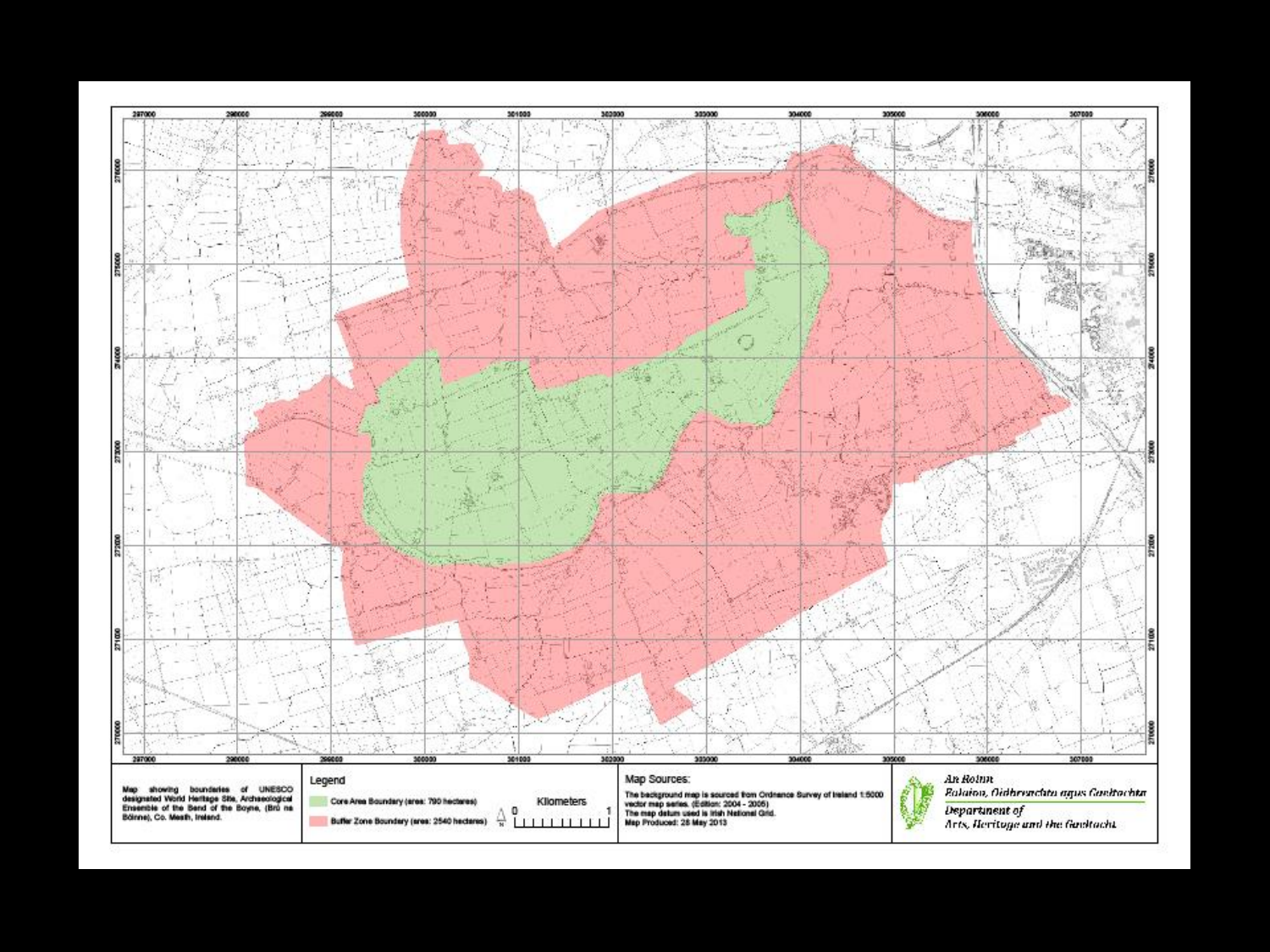

### World Heritage Sites and Local Government

- Sites are already on the Tentative List so now is the time to state the Local Authorities attitude to protection of the OUV.
- Preservation of the OUV of the sites should be an objective of the County Development Plan.
- Sites should be mentioned in County Development Plan and attitude to protection and planning should be stated.
- County Development Plans should also state that all future Local Area Plans, Council's own schemes and outside developments will have to take into account the impact on the OUV of the sites on the tentative list.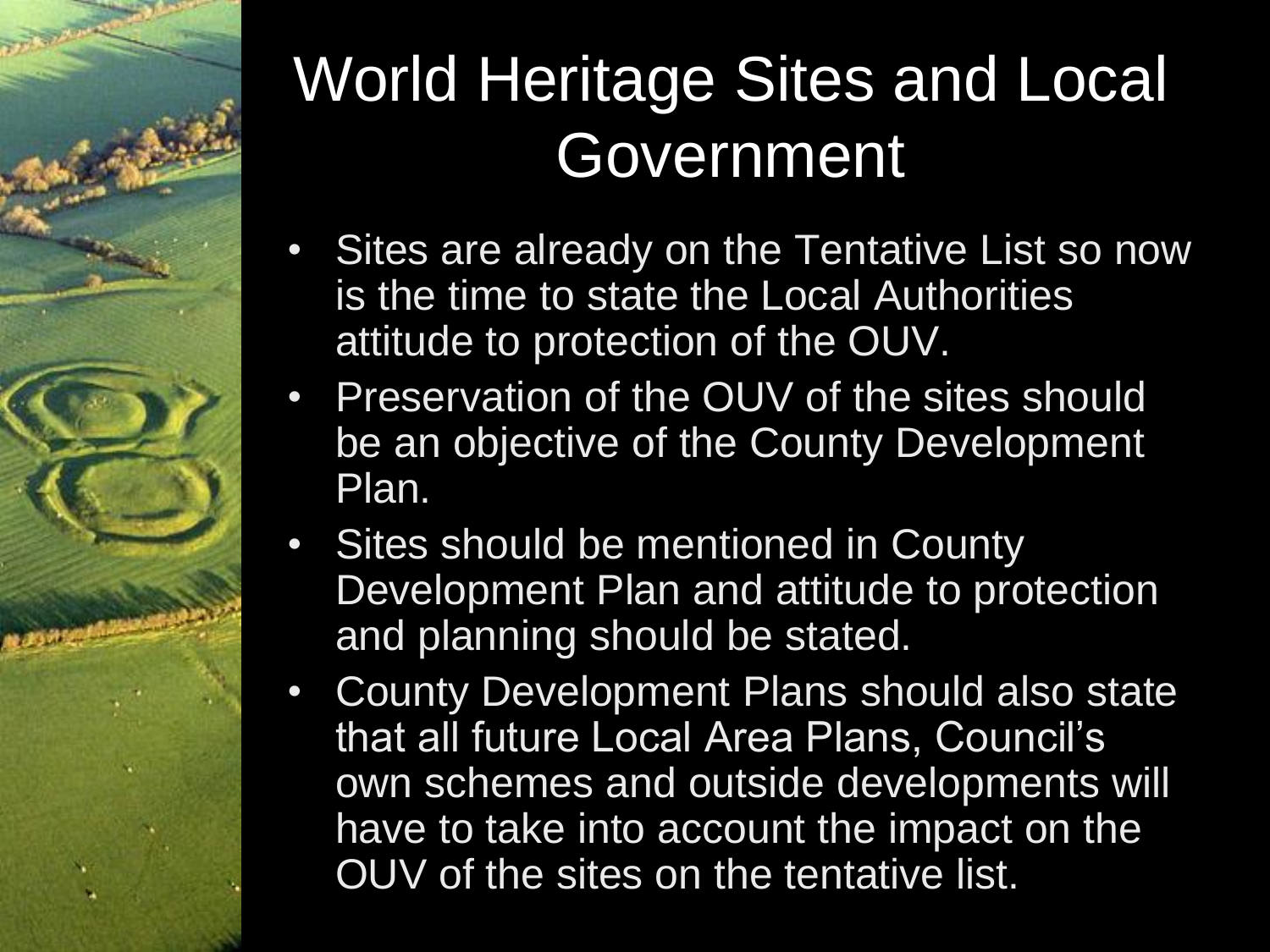# The Meeting

- The meeting is going to be facilitated by a person from ICOMOS (Ireland).
- There will be a member of staff from the National Monuments Service there as well.
- A group with special expertise in relation to UNESCO will be available if any question needs to be clarified.
- The meeting will last for an hour and a quarter.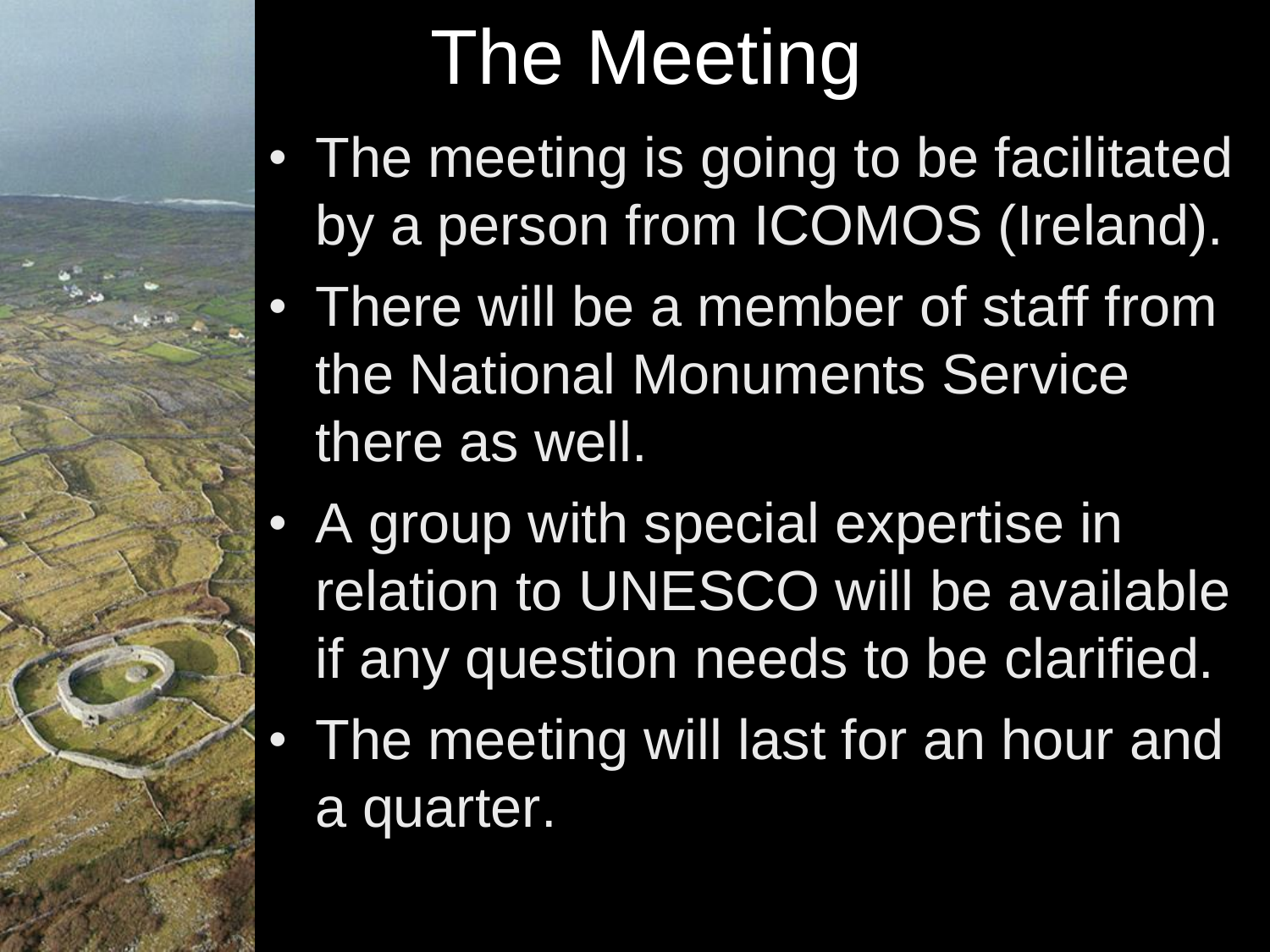# The Meeting (2)

- At the end of the meeting the person from National Monuments will ask the chair to agree a short description of the meeting so that a general quick picture of how each site is progressing will be available to all.
- A brief summary will be given by Brian Duffy for all of the meetings, prior to the Question and answer session after the meeting.